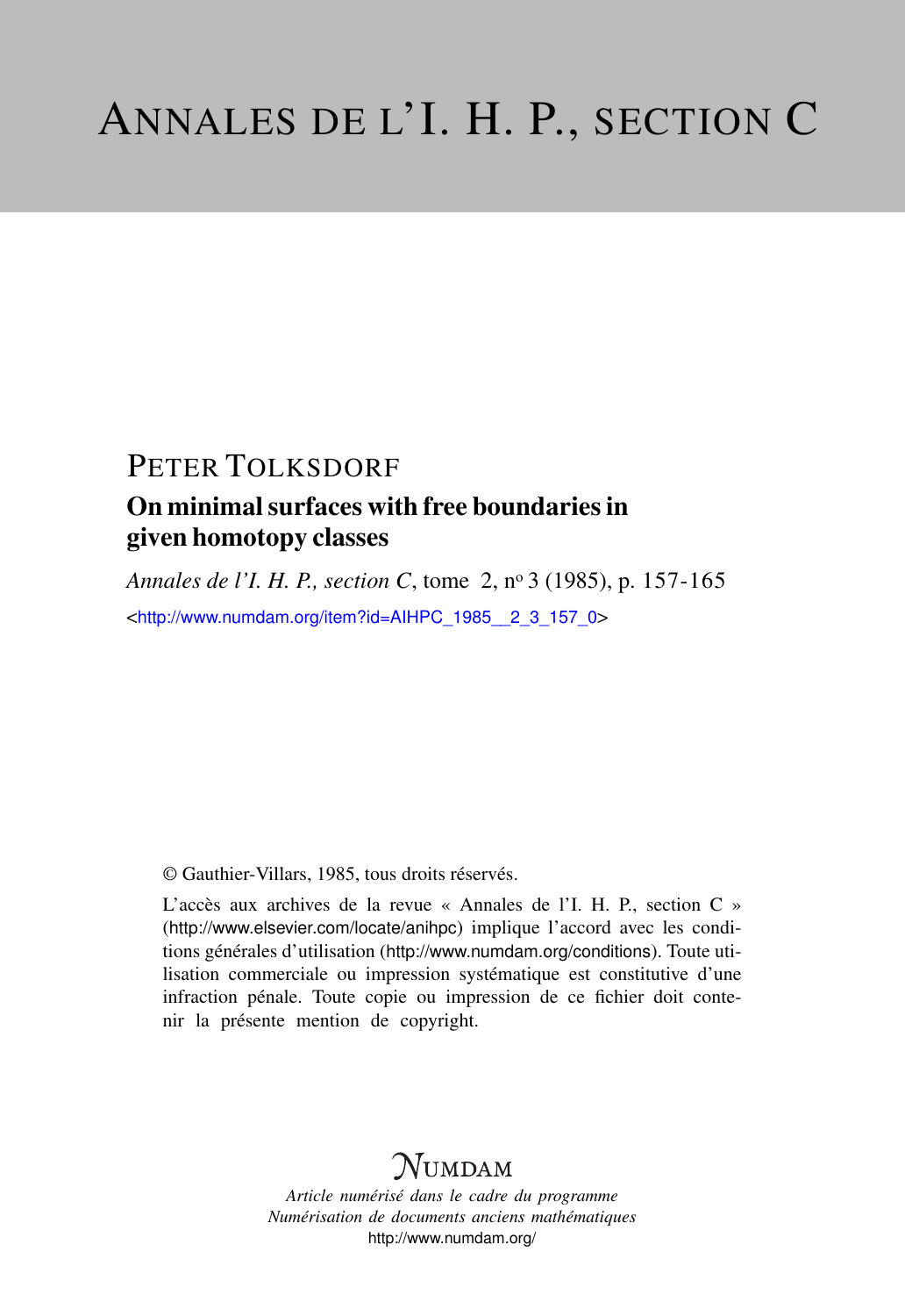$SP.$  Am.  $TF.$ 

Ann. Inst. Henri Poincaré, Vol. 2, nº 3, 1985, p. 157-165.

## On minimal surfaces with free boundaries in given homotopy classes

by

#### Peter TOLKSDORF (\*)

Institut fur Angewandte Mathematik der Universitat Bonn, Beringstr. 6, 53 Bonn 1

ABSTRACT. - Let S be a smooth compact imbedded surface in  $\mathbb{R}^3$ and let B be the unit disc in  $\mathbb{R}^2$ . We consider the problem of finding a surface that minimizes area among all surfaces which have the topological type of a disc and which have boundaries in a given nontrivial homotopy class H of curves  $\gamma$ :  $\partial$ B  $\rightarrow$  S. We show that H can be decomposed into finitely many homotopy classes  $H_1, \ldots, H_k$  for which the problem is solvable.

RÉSUMÉ. - Soit S une surface compacte régulière dans  $\mathbb{R}^3$  et soit B un disque dans  $\mathbb{R}^2$ . On étudie le problème de trouver une surface qui minimise la superficie entre les surfaces qui sont topologiquement équivalentes a un disque et qui ont des frontières dans une classe d'homotopie H nontriviale des courbes  $\gamma: \partial B \to S$ . On prouve qu'on peut décomposer H dans des classes d'homotopie  $H_1, H_2, \ldots, H_k$  non triviales pour lesquelles il existe une solution du problème etudie.

#### 1. INTRODUCTION AND RESULTS

In this work, we consider the problem of finding a surface that minimizes area among all surfaces which have the topological type of a disc and

AMS-classification : 53A10, 35R35.

<sup>(\*)</sup> This research was supported by the Sonderforschungsbereich 72 of the Deutsche Forschungsgemeinschaft.

Annales de l'Institut Henri Poincaré - Analyse non linéaire - Vol. 2, 0294-1449  $85/03/157/9/$ \$ 2.90/ $\odot$  Gauthier-Villars 7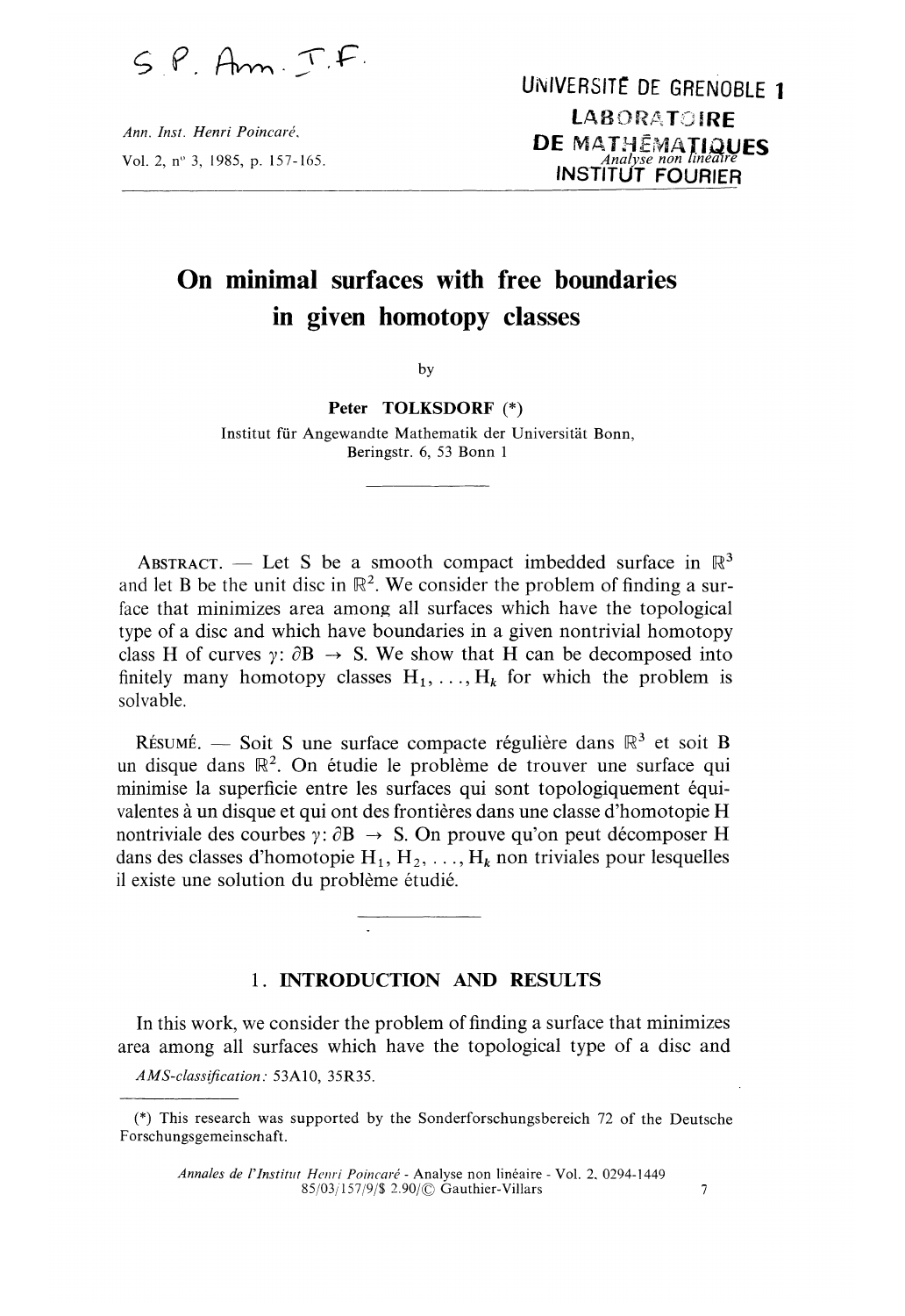which have boundaries in a given nontrivial homotopy class. In his book  $[2; p. 213]$ , R. Courant described a difficulty that makes the treatment of such free boundary problems rather difficult. Namely, the boundary values of an arbitrary minimizing sequence need not converge uniformly. The main purpose of this paper is to show how one can find minimizing sequences having uniformly convergent boundary values. We believe that this method can be applied to many other free boundary problems for minimal surfaces, harmonic mappings or H-surfaces. The idea for this work was born in a discussion with S. Hildebrandt and F. Tomi in the « Oberseminar Analysis » at the University of Bonn.

Now, we have to introduce some notations and assumptions. By B, we denote the unit disc in  $\mathbb{R}^2$ . For  $v \in H^{1,2}(\mathbb{B})$ , we set

$$
D(v) = 1/2 \cdot \int_{B} |\nabla v|^2 dx.
$$

We consider a two-dimensional embedded connected compact  $C^{\infty}$ -surface  $S \subset \mathbb{R}^3$ . Two continuous curves  $\gamma_i : \partial B \to S$  are homotopic, if there is a continuous mapping h:  $[0, 1] \times \partial B \rightarrow S$  such that  $\gamma_i(\sigma) = h(i, \sigma)$ . for  $i = 0, 1$  and all  $\sigma \in \partial B$ . By  $\Pi_0(S)$ , we denote the set of all homotopy classes of continuous curves  $\gamma: \partial B \to S$ . We suppose that

$$
\Pi(S) = \Pi_0(S) \setminus \{ O \} \neq \phi, \tag{1.1}
$$

where O is the homotopy class containing the constant curves. A tupel  $(H_1, H_2, \ldots, H_k)$  of  $H_i \in \Pi_0(S)$  belongs to the set  $Z_0(H)$  of all decompositions of a homotopy class  $H \in \Pi_0(S)$ , if there are  $\gamma_i \in H_i$  such that the curve

$$
\gamma(e^{i\theta}) = \begin{cases} \gamma_j(e^{i(\theta - \theta_{j-1})/\Delta\theta}), & \text{if } \theta \in [\theta_{j-1}, \theta_j], \\ \gamma_j(e^{i(\theta + \theta_j - 2\pi)/\Delta\theta + i\pi}), & \text{if } \theta \in [2\pi - \theta_j, 2\pi - \theta_{j-1}], \end{cases}
$$

belongs to H, where  $\Delta \theta = \pi/k$  and  $\theta_i = j$ .  $\Delta \theta$ . For H  $\in \Pi_0(S)$ , we set

 $Z(H) = \{ (H_1, H_2, ..., H_k) \in Z_0(H) | H_i \neq O, \text{ for } j = 1, 2, ..., k \},$  $M(H) = \{ v \in C^0(\overline{B}) \cap H^{1,2}(B) \, | \, v \mid_{\partial B} \in H \}$ ,

 $d_{\rm H} = \inf \{ D(v) | v \in M(H) \}.$ 

We note that

$$
d_{\mathbf{H}} \le d_{\mathbf{H}_1} + d_{\mathbf{H}_2}, \qquad \forall (\mathbf{H}_1, \mathbf{H}_2) \in \mathbf{Z}(\mathbf{H}). \tag{1.2}
$$

THEOREM 1. — Suppose that  $H \in \Pi(S)$ . Then, there are a decomposition  $(H_1, H_2, \ldots, H_k) \in Z(H)$  and  $u_j \in M(H_j)$  such that

$$
d_{\mathbf{H}} = d_{\mathbf{H}_1} + d_{\mathbf{H}_2} + \ldots + d_{\mathbf{H}_k} \tag{1.3}
$$

$$
D(u_j) = d_{H_j}, \quad \text{for} \quad j = 1, 2, ..., k. \tag{1.4}
$$

Additions to Theorem 1. — Let H, H<sub>i</sub> and  $u_j$  be as in Theorem 1. The

Annales de l'Institut Henri Poincaré - Physique théorique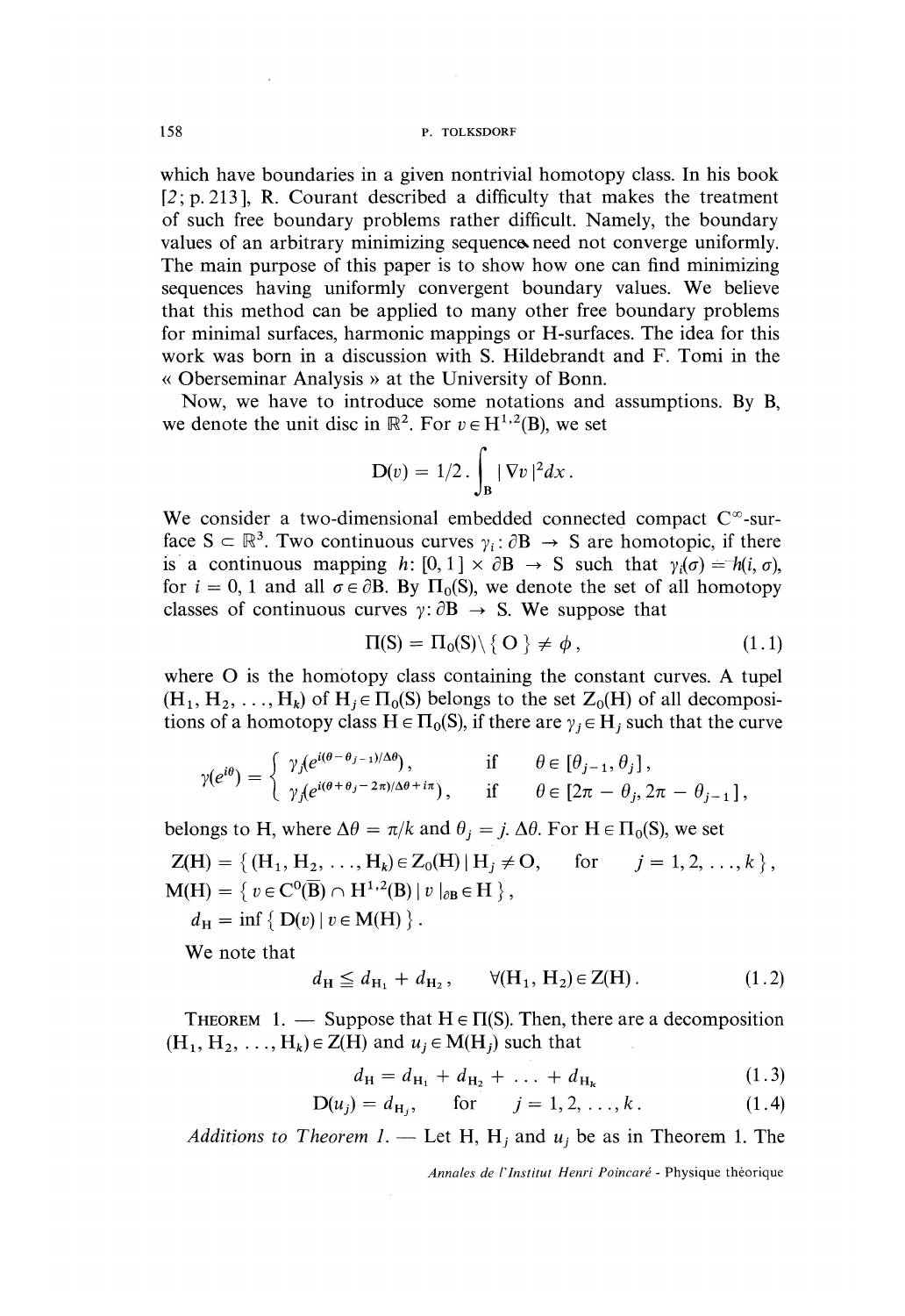results on classical minimal surfaces (cf.  $[5]$   $[8]$   $[10]$   $[11]$  and the literature cited there) imply that  $u_i \in C^{\infty}(\overline{B})$  and that

$$
|u_{j,x_1}| - |u_{j,x_2}| = 0 = u_{j,x_1} \cdot u_{j,x_2}, \quad \text{in} \quad B \quad , \tag{1.5}
$$

$$
\Delta u_j = 0, \qquad \text{in } \mathbf{B} \quad , \qquad (1.6)
$$

$$
u_{j,r} \perp S, \qquad \text{on} \ \partial B, \qquad (1.7)
$$

where  $x = (x_1, x_2) = (r \cdot \cos \theta, r \cdot \sin \theta)$ . Moreover, one can use the method of S. Hildebrandt & J. C. C. Nitsche  $[6]$  and A. Küster  $[7]$  in order to estimate the length of  $u_1(\partial B) \cup u_2(\partial B) \cup ... \cup u_k(\partial B)$  only in dependence on S and an upper bound for  $d_{\rm H}$ .

THEOREM 2. - Pick a  $c \in ]0, \infty[$ . Then, there are at most finitely many  $H \in \Pi_0(S)$  for which  $d_H \leq c$ .

From Theorem 1 and 2, one easily derives the following four existence results.

COROLLARY 1. — Suppose that  $H \in \Pi(S)$  and that the « Douglas-Criterion »

$$
d_{\mathbf{H}} < d_{\mathbf{H}_1} + d_{\mathbf{H}_2}, \qquad \forall (\mathbf{H}_1, \mathbf{H}_2) \in \mathbf{Z}(\mathbf{H}), \tag{1.8}
$$

holds. Then, there is a  $u \in M(H)$  such that

$$
D(u) = d_H. \tag{1.9}
$$

COROLLARY 2. — There is an  $H^* \in \Pi(S)$  and a  $u^* \in M(H^*)$  such that

$$
0 < D(u^*) = d_{H^*} \leq d_H, \qquad \forall H \in \Pi(S).
$$

COROLLARY  $3.$  - Suppose that

$$
d_{\mathrm{H}} < 2 \, . \, d_{\mathrm{H}^*},
$$

for some  $H \in \Pi(S)$ . Then, there is a  $u \in M(H)$  that solves (1.9).

COROLLARY 4. — Suppose that  $\Gamma$  is a Jordan arc in  $\mathbb{R}^3 \setminus S$  which is not contractable, in  $\mathbb{R}^3 \backslash S$ . Let  $\Pi(S, \Gamma) \subset \Pi(S)$  be the set of all homotopy classes of curves which are linked with  $\Gamma$ . Then, there is an  $H' \in \Pi(S, \Gamma)$ and a  $u' \in M(H')$  such that

$$
0 < D(u') = d_{H'} \leq d_H, \qquad \forall H \in \Pi(S, \Gamma).
$$

Corollary 4 has been stated by R. Courant in his book [2; p. 213 ]. There he also gave an idea for its proof. This has been performed exactly by S. Hildebranct [4 ], not only for minimal surfaces, but also for H-surfaces. We have to admit that Courant's and Hildebrandt's result holds also for non-smooth surfaces S, while our method cannot work for arbitrary non-smooth surfaces S.

Vol. 2, nº 3-1985.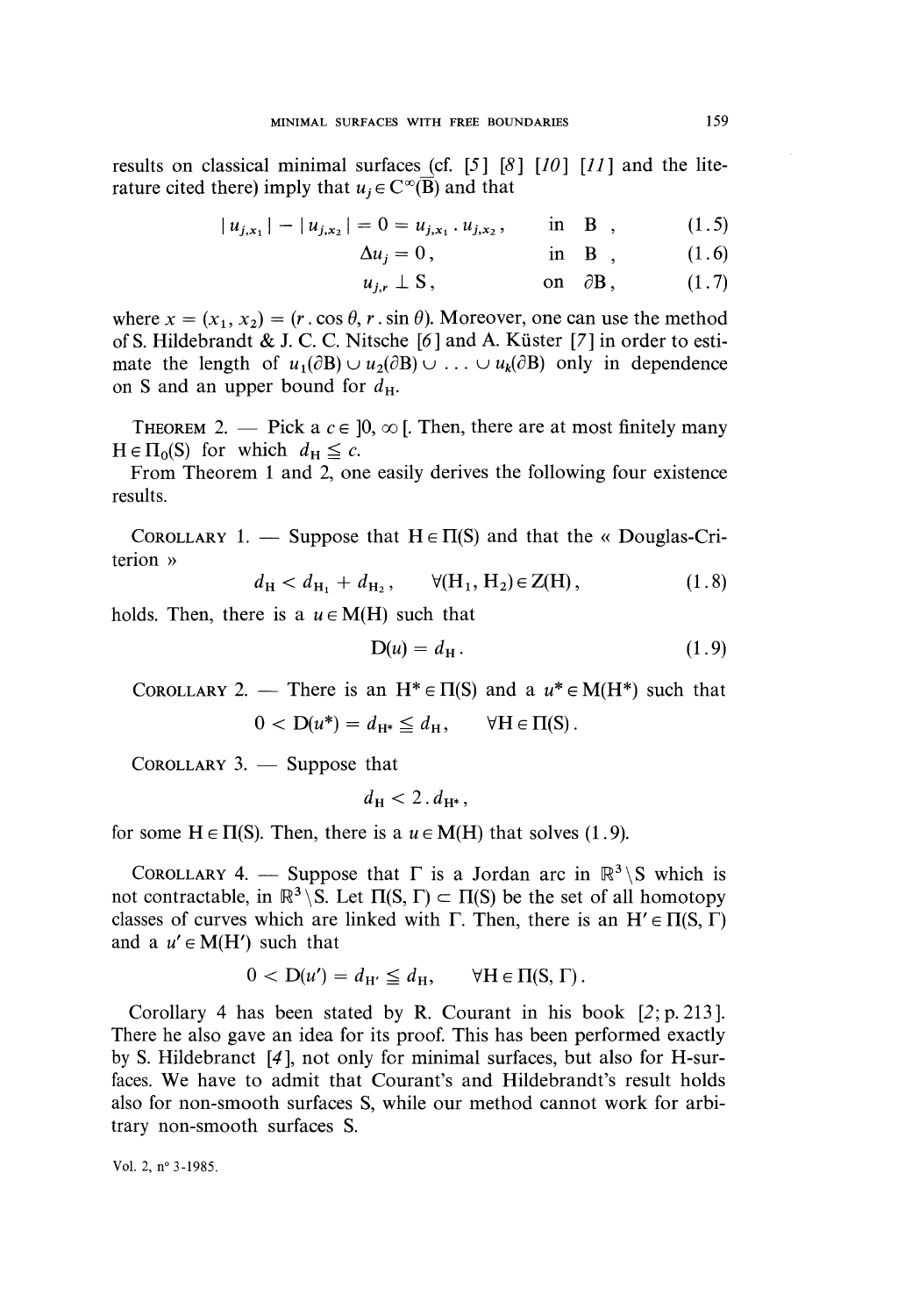A. Küster attracted my attention to the work of N. Davids  $[16]$  which generalizes Courant's method. By the Alexander duality, one can characterize homology classes by means of linking conditions. Thus, he obtained a result similar to our Theorem 1, but only for homology classes.

It makes more physical and geometrical sense to consider such problems for surfaces that have to be contained in one connectivity component U of  $\mathbb{R}^3 \setminus S$ . This has been done by W. H. Meeks & S. T. Yau [9]. Just recently. F. Tomi  $[15]$  and H. W. Alt & F. Tomi  $[1]$  gave rather strong results on the structure of set of the minimal solutions. In [1], [9] and [15], it is supposed that the inward mean curvature of U is nonnegative. This excludes the possibility, that the minimal solutions touch  $\partial U$ . Apart from the restriction on the competing surfaces, the problems considered in  $[1]$  [9]  $[15]$  are similar to those of Corollary 2 and 4. We want to point out that the conclusions of Theorem 1 and 2 can be generalized to the situations considered in [1 ]  $[9]$   $[15]$ .

Now, let us make some remarks on surfaces S which are diffeomorphic to a sphere, i. e. for which  $\Pi(S) = \phi$ . Then, the problems considered in this work do not make sense, any more. Nevertheless, it has been conjectured by J. C. C. Nitsche [12 ] that there exist three different non constant minimal surfaces that satisfy  $(1.5)$ - $(1.7)$ . For a quadrilateral, this has been proven by B. Smyth [13]. In the general case, the existence of one nontrivial minimal surface satisfying  $(1.5)-(1.7)$  has been established by M. Struwe [14 ]. In the case that the bounded connectivity component of  $\mathbb{R}^3 \backslash S$  is convex, M. Grüter & J. Jost [3] showed that there exists such a minimal surface which is embedded.

#### 2. PROOFS

DEFINITION. — For  $v \in C^0(\overline{B})$  and  $\Omega \subset \overline{B}$ , we set

$$
l(v,\Omega)=\sup\bigg\{\sum_{m}\sum_{j=1}^{k_m}|v(\gamma_m(\theta_{m,j+1}))-v(\gamma_m(\theta_{m,j}))|\bigg\},\,
$$

where the supremum is taken over all regular injective arcs  $\gamma_m: [0, 1] \rightarrow \Omega$ that satisfy

$$
\gamma_m([0,1[)\cap\gamma_n([0,1[)=\phi],
$$

for  $m \neq n$ , and over all  $\varnothing = \theta_{m,1} < \theta_{m,2} < \ldots < \theta_{m,k} = 1$ . In the case that  $\Omega = \partial B$ , we write  $l(v)$  instead of  $l(v, \partial B)$ .

We begin by stating two simple properties of S.

LEMMA 1. - Pick a  $c \in [0, \infty)$ . Then, there are at most finitely many  $H \in \Pi_0(S)$  for which there exists a  $v \in M(H)$  satisfying  $l(v) \leq c$ .

Annales de l'Institut Henri Poincaré - Analyse non linéaire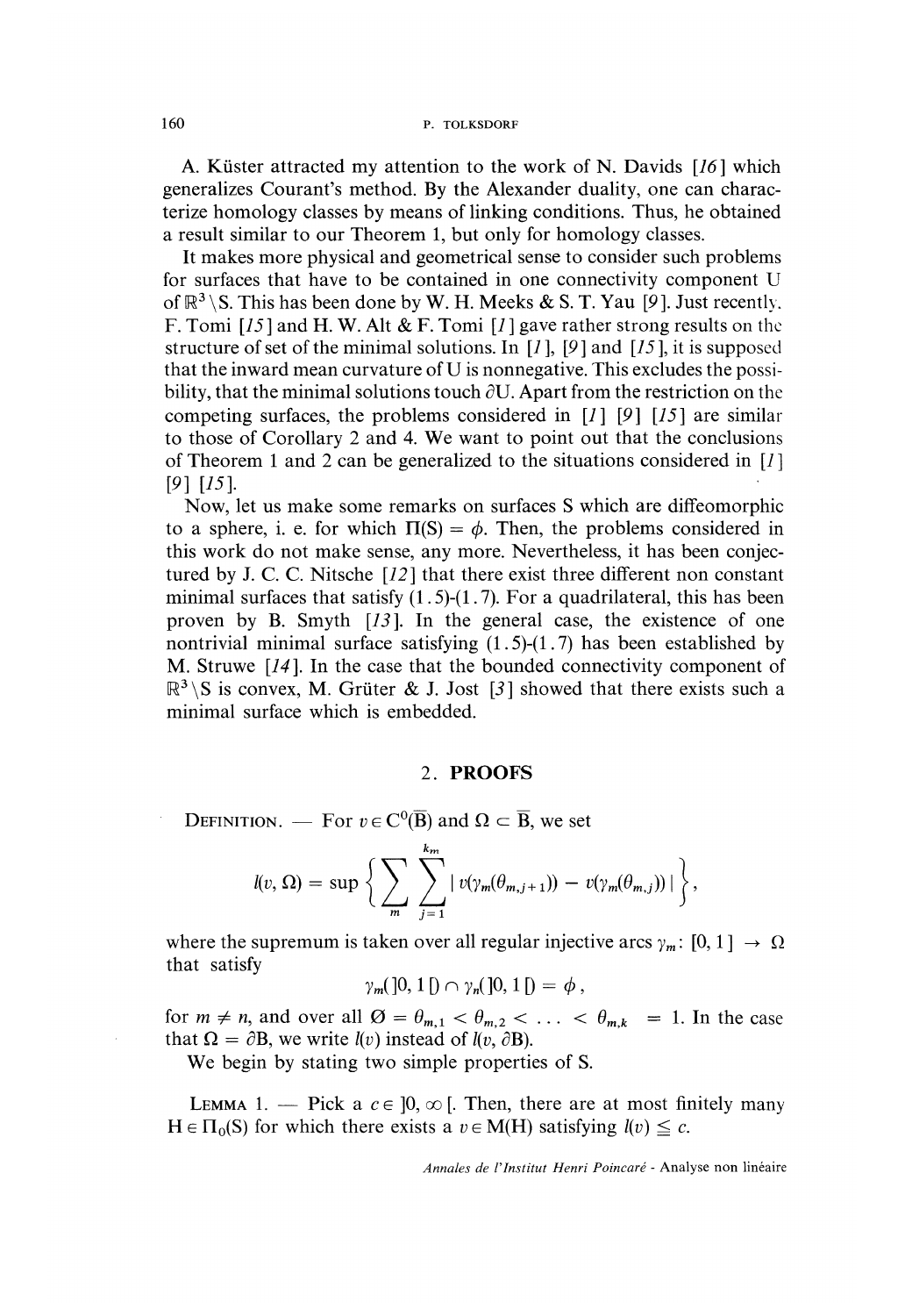LEMMA 2. — Let U be the bounded connectivity component of  $\mathbb{R}^3 \setminus S$ . let N be the outer normal of S with respect to U and set

$$
\rho(q) = \text{dist}(q, S), \qquad \forall q \in \mathbb{R}^3,
$$
  

$$
\Phi(s, p) = p + s \cdot N(p), \qquad \forall s \in \mathbb{R}, \qquad \forall p \in S.
$$

Then, there is a  $\lambda > 0$  such that  $\Phi : ] - 2\lambda, 2\lambda [ \times S \to \{ q \in \mathbb{R}^3 \mid \rho(q) < 2\lambda \} ]$ is a  $C^{\infty}$ -diffeomorphism. Moreover, there is a  $C^{\infty}$ -mapping

$$
P: \{ q \in \mathbb{R}^3 \mid \rho(q) < 2\lambda \} \rightarrow S
$$

such that

$$
P \circ \Phi(s, p) = p
$$
 and  $\rho \circ \Phi(s, p) = |s|$ ,

for all  $s \in ] - 2\lambda, 2\lambda[$  and all  $p \in S$ .

LEMMA 3. - There is a  $c_d > 0$  such that

$$
c_d \leq d_{\rm H}, \qquad \forall {\rm H} \in \Pi({\rm S})\,.
$$

*Proof of Lemma 3.* — Let us suppose that Lemma 3 is wrong. Then, there are sequences of  $H_v \in \Pi(S)$  and of  $u_v \in M(H_v)$  such that

$$
\Delta u_{\nu} = 0, \quad \text{in} \quad \mathbf{B}, \quad \forall \nu \in \mathbb{N}, \tag{2.1}
$$

$$
D(u_v) \to 0. \tag{2.2}
$$

In the case that  $\rho \circ u_{\nu} < \lambda$ , in B, one can use the mapping P to show that  $H<sub>v</sub> = 0$ . This and the conformal invariance of (2.1) and (2.2) imply that we can choose the sequence  $(u_x)$  in such a way that  $\rho \circ u_x(0) \geq \lambda$ ,  $\forall v \in \mathbb{N}$ . There is a  $u \in H^{1,2}(B) \cap C^{\infty}(B)$  and a subsequence of  $(u_v)$  that converges to u, in the sense of  $C^{\infty}(B)$  and weakly in the sense of  $H^{1,2}$  (B). This u has to satisfy

$$
D(u) = 0 \qquad \text{and} \qquad \rho \circ u(0) \ge \lambda \,, \tag{2.3}
$$

$$
\rho \circ u = 0, \qquad \text{on} \qquad \partial B. \tag{2.4}
$$

As (2.3) and (2.4) contradict each other, Lemma 3 must be true.

*Remark.* — A similar argument has been used also by S. Hildebrandt [4].

We pick a  $t > 0$  and an  $H \in \Pi(S)$  and set

$$
M(H, t) = \{ t \in M(H) | l(v) \le t \}
$$
  
\n
$$
D_H(t) = \begin{cases} \inf \{ D(v) | v \in M(H, t) \}, & \text{if } M(H, t) \ne \phi, \\ \infty, & \text{if } M(H, t) = \phi, \end{cases}
$$
  
\n
$$
d_H(t) = \inf \{ D_{H_1}(t) + D_{H_2}(t) + \dots + D_{H_k}(t) | (H_1, H_2, \dots, H_k) \in Z(H) \}
$$

We note that  $d_H$  and  $D_H$  are non-increasing functions of t, and that

$$
d_{\mathrm{H}} \leq d_{\mathrm{H}}(t) \leq D_{\mathrm{H}}(t), \qquad \forall t > 0, \tag{2.5}
$$

$$
d_{\mathrm{H}}(t) \leq d_{\mathrm{H}_1}(t) + d_{\mathrm{H}_2}(t) + \ldots + d_{\mathrm{H}_k}(t), \ \forall t > 0, \ \forall (\mathrm{H}_1, \ldots, \mathrm{H}_k) \in \mathrm{Z}(\mathrm{H}), \ (2.6)
$$

$$
D_H(t) \to d_H, \quad \text{for} \quad t \to \infty. \tag{2.7}
$$

Vol. 2, n° 3 -1985.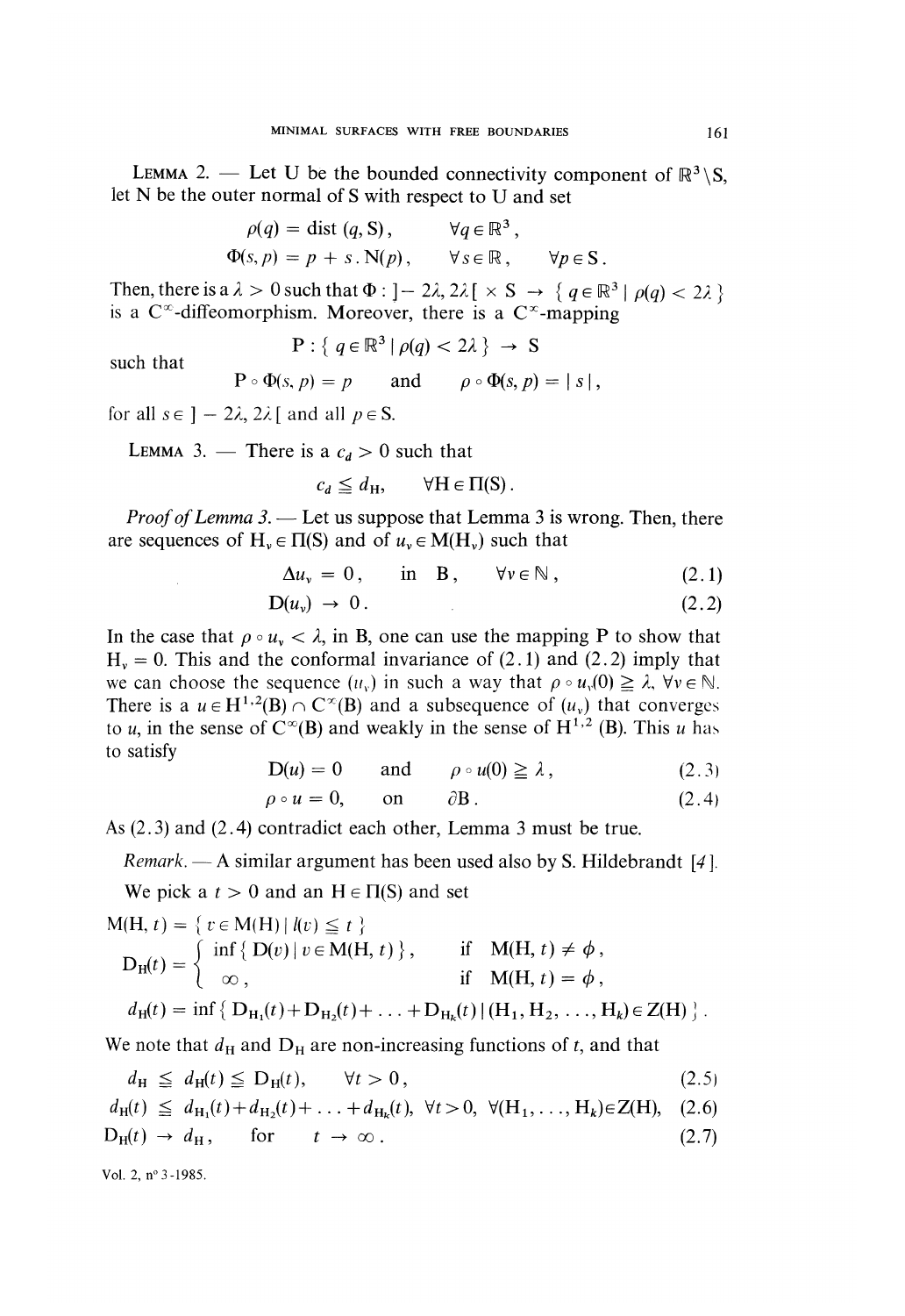162 P. TOLKSDORF

From (2.5), Lemma 1 and Lemma 3, one easily derives

LEMMA 4. — Suppose that  $M(H, t) \neq \phi$ . Then, there are a decomposition  $(H_1, H_2, \ldots, H_k) \in Z(H)$  and a  $\delta > 0$  such that

$$
d_{\mathrm{H}}(t) = \mathrm{D}_{\mathrm{H}_1}(t) + \mathrm{D}_{\mathrm{H}_2}(t) + \ldots + \mathrm{D}_{\mathrm{H}_k}(t),
$$
  
\n
$$
d_{\mathrm{H}_1}(t) = \mathrm{D}_{\mathrm{H}_1}(t) \leq \mathrm{D}_{\mathrm{H}_{1,1}}(t) + \mathrm{D}_{\mathrm{H}_{2,1}}(t) - \delta,
$$

for  $j = 1, 2, ..., k$  and all  $(H_{1,j}, H_{2,j}) \in Z(H_j)$ .

**PROPOSITION** 1. — Suppose that  $M(H, t) \neq \phi$  and that there is a  $\delta > 0$ such that

$$
d_{\mathrm{H}}(t) = D_{\mathrm{H}}(t) \leq D_{\mathrm{H}_1}(t) + D_{\mathrm{H}_2}(t) - \delta, \qquad \forall (\mathrm{H}_1, \mathrm{H}_2) \in \mathrm{Z}(\mathrm{H}). \quad (2.8)
$$

Then, there exists a solution  $u \in M(H, t)$  of

$$
D(u) = d_H(t) = D_H(t).
$$
 (2.9)

**PROPOSITION** 2. — Let H, t,  $\delta$  and u be as in Proposition 1. Then, there is a  $t_0 > 0$ , depending only on S and an upper bound for  $D(u)$  such that

$$
d_{\mathbf{H}}(t) = d_{\mathbf{H}}(t_0), \quad \text{if} \quad t \geq t_0. \tag{2.10}
$$

*Proof of Theorem 1 and 2.* — Theorem 1 follows from  $(2.5)-(2.7)$ , Lemma 4, Proposition 1 and Proposition 2. For Theorem 2, we have to use Lemma 1 and Lemma 3, additionally.

Proof of Proposition  $1.$  We set

$$
t^* = \inf \left\{ \liminf_{\nu \to \infty} l(u_{\nu}) \, | \, u_{\nu} \in M(H, t), \ D(u_{\nu}) \to d_H(t) \right\}.
$$

We can find a sequence of  $u<sub>v</sub> \in M(H, t)$  such that

$$
l(u_{\nu}) \rightarrow t^* \leqq t, \qquad (2.11)
$$

$$
D(u_v) \rightarrow d_H(t), \qquad (2.12)
$$

$$
l(u_v, C_m) \geq t^*/4, \quad \forall m \in \{1, 2, 3\}, \quad \forall v \in \mathbb{N}, \quad (2.13)
$$

where  $C_1, C_2$  and  $C_3$  are the connected components of  $\partial B \setminus \{e^0, e^{2i\pi/3}, e^{4i\pi/3}\}\$ . By the smoothness of S, we can find a  $c > 0$  and an  $\varepsilon > 0$  such that, for all  $p_0, p_1 \in S$  satisfying  $|p_0 - p_1| \leq \varepsilon$ , there is a  $C^{\infty}([0, 1])$ -curve  $\alpha : [0, 1] \to S$ satisfying

$$
\alpha(i) = p_i, \qquad \text{for} \qquad i = 0, 1, \tag{2.14}
$$

$$
\int_0^1 |\dot{\alpha}(t)| \, dt \leq c \cdot |p_0 - p_1| \,. \tag{2.15}
$$

Now, suppose that the  $u<sub>v</sub>$  are not equicontinuous, on  $\partial B$ , with respect to  $v \in \mathbb{N}$ . Then, we can use (2.13) and the Courant-Lebesgue-Lemma [2; p. 103]

Annales de ll'lnstitut Henri Poincaré - Analyse non linéaire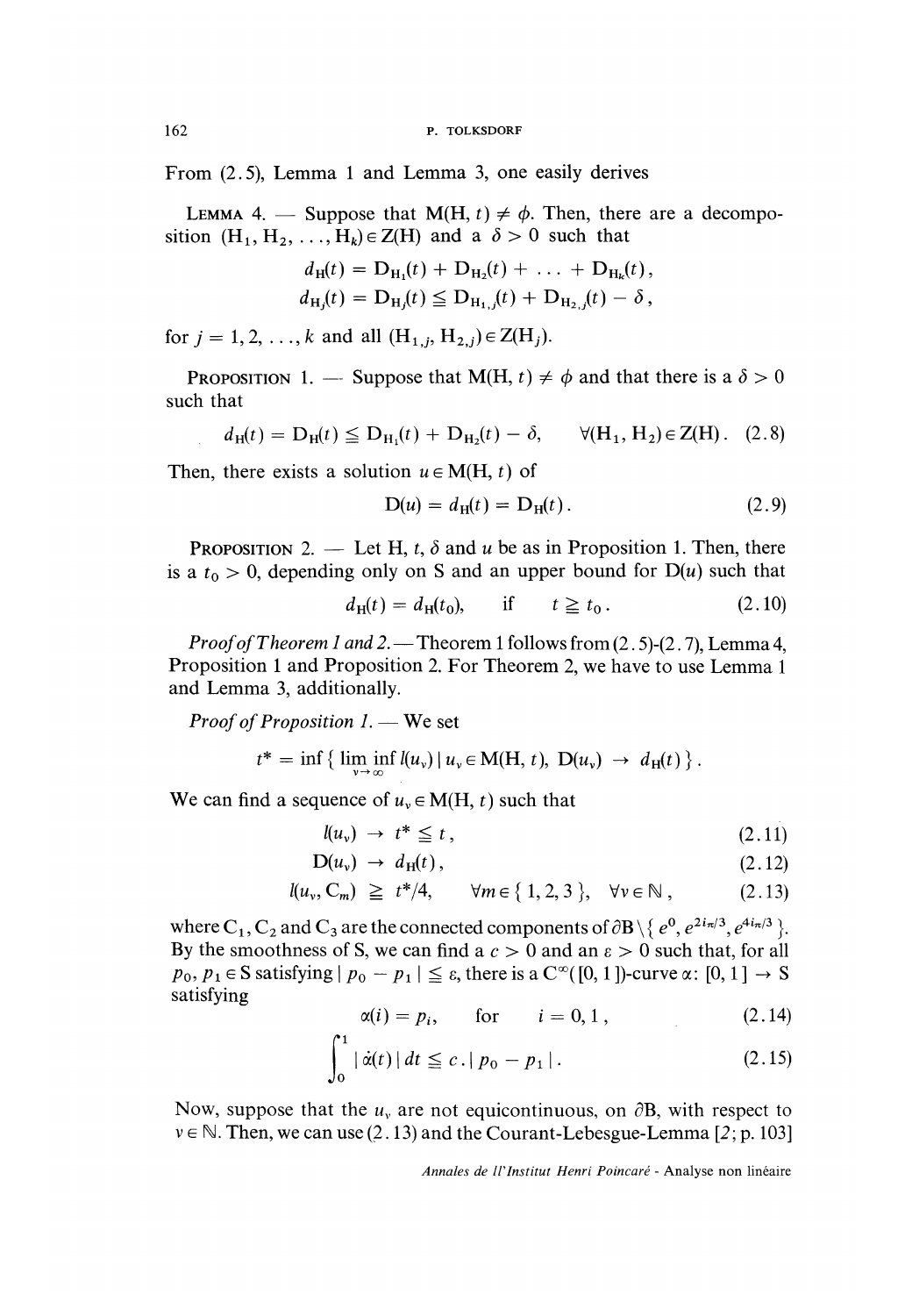in order to determine a  $\sigma \in [0, t^*/4]$ , a subsequence  $(u_u)$  of  $(u_v)$  and a sequence of balls with radius  $r_{\mu} \in [0, 1/2]$  and center at  $x_{\mu} \in \partial B$  that satisfy

$$
l(u_{\mu}, \partial B_{r_{\mu}}(x_{\mu}) \cap B) \rightarrow 0, \qquad (2.16)
$$

$$
l(u_{\mu}, \partial B \cap B_{r_{\mu}}(x_{\mu})) \geq \sigma, \qquad \forall \mu \in \mathbb{N} \qquad (2.17)
$$

$$
l(u_{\mu}, \partial \mathbf{B} \setminus \mathbf{B}_{r_{\mu}}(x_{\mu})) \geq t^*/2, \quad \forall \mu \in \mathbb{N}.
$$
 (2.18)

Following S. Hildebrandt & J. C. C. Nitsche [5], one can use  $(2.11)$ ,  $(2.12)$ and (2.14)-(2.18) in order to find sequences of  $(H_{1,u}, H_{2,u}) \in Z_0(H)$  and of  $u_{i,\mu} \in M(H_{i,\mu})$  that satisfy

$$
\limsup_{u \to \infty} D(u_{1,\mu}) + D(u_{2,\mu}) \le d_{\mathrm{H}}(t), \tag{2.19}
$$

$$
\limsup_{\mu \to \infty} \ \ l(u_{1,\mu}) + \ \ l(u_{2,\mu}) \leq t^* \leq t, \tag{2.20}
$$

$$
3t^*/4 \ge \liminf_{\mu \to \infty} l(u_{2,\mu}) \ge \limsup_{\mu \to \infty} l(u_{2,\mu}) \ge \sigma > 0. \tag{2.21}
$$

In the case that  $H_{2,\mu} \neq O$ , for infinitely many  $\mu \in \mathbb{N}$ , (2.19)-(2.21) contradict (2.8). In the case that  $H_{2,\mu} = O$  (i.e.  $H_{1,\mu} = H$ ), for infinitely many  $\mu \in \mathbb{N}$ , (2.19)-(2.21) contradict the definition of  $t^*$ . Thus, we have proven that the  $u_{\nu}$  are equicontinuous, on  $\partial$ B, with respect to  $\nu \in \mathbb{N}$ .

This and (2.12) imply that there is a subsequence  $(u_u)$  of  $(u_v)$  such that

$$
u_{\mu} \rightarrow u,
$$

in the sense of  $C^0(\partial B)$  and weakly in the sense of  $H^{1,2}(B)$ . Now, it is easily verified that  $u \in M(H, t)$  and that u satisfies (2.9).

*Proof of Proposition 2.* — With the aid of the mapping  $\Phi$  of Lemma 2, for each  $\varepsilon \in [0, \lambda/4]$  and each  $s \in [0, \lambda]$ , one can construct a mapping  $F_{\varepsilon,s} : \mathbb{R}^3 \to \mathbb{R}^3$  that satisfies

| if $\rho(q) \geq s + 2\varepsilon$ , (2.22) |
|---------------------------------------------|
|                                             |

$$
\rho \circ F_{\varepsilon,s}(q) = \max\left\{0, \rho(q) - \varepsilon\right\}, \quad \text{if} \quad \rho(q) \leq s, \tag{2.23}
$$

$$
|\nabla F_{\varepsilon,s}(q)| \le 1 + c_1 \cdot \varepsilon, \qquad \text{if } \rho(q) \le s, \qquad (2.24)
$$

$$
|\nabla F_{\varepsilon,s}(q)| \leq c_1, \qquad \forall q \in \mathbb{R}^3, \qquad (2.25)
$$

for some constant  $c_1 \ge 1$  depending only on S. Hence, there is a constant  $c_2 > 0$  depending only on S and an upper bound for  $D(u)$  such that, for each  $\varepsilon \in [0, \lambda/4]$ , there is an  $s_{\varepsilon} \in [0, \lambda]$  satisfying

$$
D(u_{\varepsilon}) \leq D(u) + c_2 \cdot \varepsilon, \quad \text{for} \quad u_{\varepsilon} = F_{\varepsilon, s_{\varepsilon}} \circ u. \tag{2.26}
$$

The works cited in the Additions to Theorem 1 imply that  $u$  is a classical minimal surface, in particular that  $u \in C^{\infty}(B)$ . Hence, by Sard's theorem, there is a null-set  $\Lambda \subset [0, \lambda/4]$  such that

$$
\nabla(\rho \circ u) \neq 0, \quad \text{in} \quad \{x \in B \mid \rho \circ u(x) = \varepsilon\}, \quad \forall \varepsilon \in [0, \lambda/4] \setminus \Lambda.
$$

Now, pick an  $\varepsilon \in [0, \lambda/4] \setminus \Lambda$ . The implicit function theorem implies that Vol. 2, n° 3 -1985.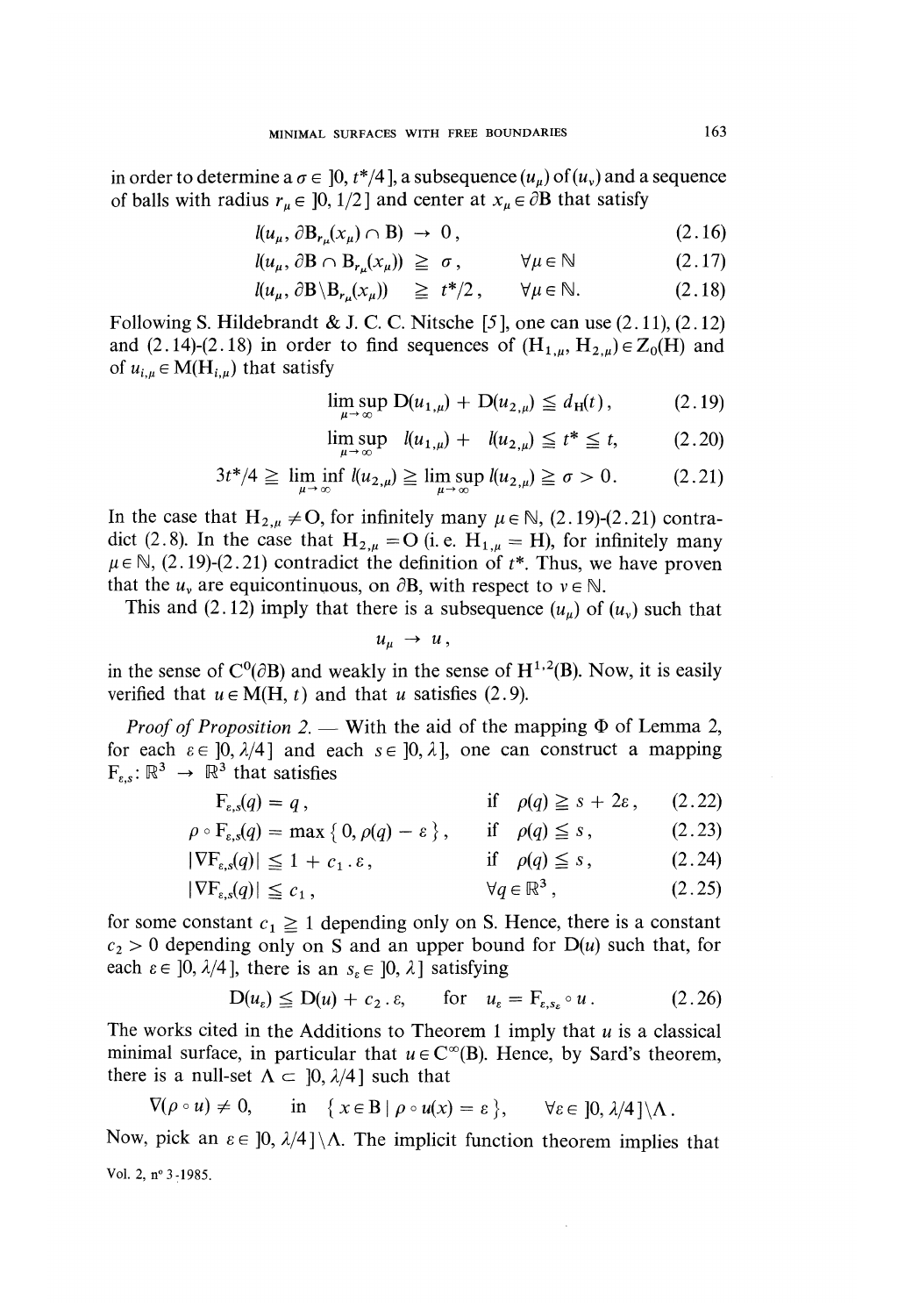there are simply connected open subsets  $U_{\varepsilon,1}$ ,  $U_{\varepsilon,2}$ , ...,  $U_{\varepsilon,j}$  of B such that

$$
\Omega_{\varepsilon} = \mathrm{B}\,\backslash \bigcup_{j=1}^{j_{\varepsilon}}\mathrm{U}_{\varepsilon,j}
$$

is  $(j_{\varepsilon} + 1)$ -fold connected and that

$$
\rho \circ u \leqq \varepsilon, \qquad \text{in} \quad \Omega_{\varepsilon}, \tag{2.27}
$$

$$
\rho \circ u \leq \varepsilon, \qquad \text{on} \quad \partial \Omega_{\varepsilon}. \tag{2.28}
$$

Moreover, we can choose the  $U_{\varepsilon,j}$  in such a way that

$$
\Omega_{\varepsilon} \subset \Omega_{\varepsilon'}, \quad \text{if} \quad \varepsilon > \varepsilon'.
$$
 (2.29)

Let  $\tau_{\varepsilon,j}$ :  $\partial B \to \partial U_{\varepsilon,j}$  be curves that parametrize  $\partial U_{\varepsilon,j}$  and let  $H_{\varepsilon,j} \in \Pi_0(S)$ be the homotopy classes generated by  $u_{\varepsilon} \circ \tau_{\varepsilon,j}$ . The above considerations, in particular  $(2.23)$  and  $(2.27)$  imply that

$$
(\mathbf{H}_{\varepsilon,1}, \mathbf{H}_{\varepsilon,2}, \dots, \mathbf{H}_{\varepsilon,j}) \in \mathbf{Z}_0(\mathbf{H}). \tag{2.30}
$$

By the coarea formula,

$$
\int_0^{\lambda/4} l(u, \partial \Omega_\varepsilon) d\varepsilon \leq D(u).
$$

Hence, there is a  $c_3 > 0$  depending only on S and an upper bound for  $D(u)$ and an  $\varepsilon \in [0, \lambda/4] \setminus \Lambda$  such that

$$
l(u, \,\partial\Omega_{\varepsilon}) \leqq c_3 \,. \tag{2.31}
$$

Now, we set

$$
t_0 = c_1 \cdot \max(c_2, c_3)
$$

By (2.31), there is an  $\varepsilon_0 \in [0, \lambda/4]$  and a sequence of  $\varepsilon_v \in [\varepsilon_0, \lambda/4] \setminus \Lambda$  tending to  $\varepsilon_0$  such that

$$
l(u, \partial \Omega_{\varepsilon_v}) \leq t_0, \qquad \forall v \in \mathbb{N}, \qquad (2.32)
$$

$$
l(u, \partial \Omega_{\varepsilon}) \geq t_0, \qquad \forall \varepsilon \in [0, \varepsilon_0] \setminus \Lambda. \tag{2.3}
$$

From  $(2.25)$ ,  $(2.26)$ ,  $(2.29)$ ,  $(2.33)$  and the coarea formula, we obtain the estimate

$$
1/2 \cdot \int_{B \setminus \Omega \varepsilon_{\nu}} |\nabla u_{\varepsilon_{\nu}}|^2 dx \leq D(u_{\varepsilon_{\nu}}) - 1/2 \cdot \int_{\Omega \varepsilon_{\nu}} |\nabla u_{\varepsilon_{\nu}}|^2 dx
$$
  
\n
$$
\leq D(u) + c_2 \cdot \varepsilon_{\nu} - (2 \cdot c_1)^{-1} \cdot \int_{\Omega \varepsilon_{\nu}} |\nabla u|^2 dx
$$
  
\n
$$
\leq D(u) + c_2 \cdot \varepsilon_{\nu} - c_1^{-1} \cdot \int_0^{\varepsilon_{\nu}} l(u, \partial \Omega_{\varepsilon}) d\varepsilon
$$
  
\n
$$
\leq D(u) + c_2 \cdot \varepsilon_{\nu} - \varepsilon_0 \cdot t_0/c_1
$$
  
\n
$$
\to D(u) + c_2 \cdot \varepsilon_0 - \varepsilon_0 \cdot t_0/c_1.
$$
 (2.34)

Annales de l'Institut Henri Poincaré - Physique théorique